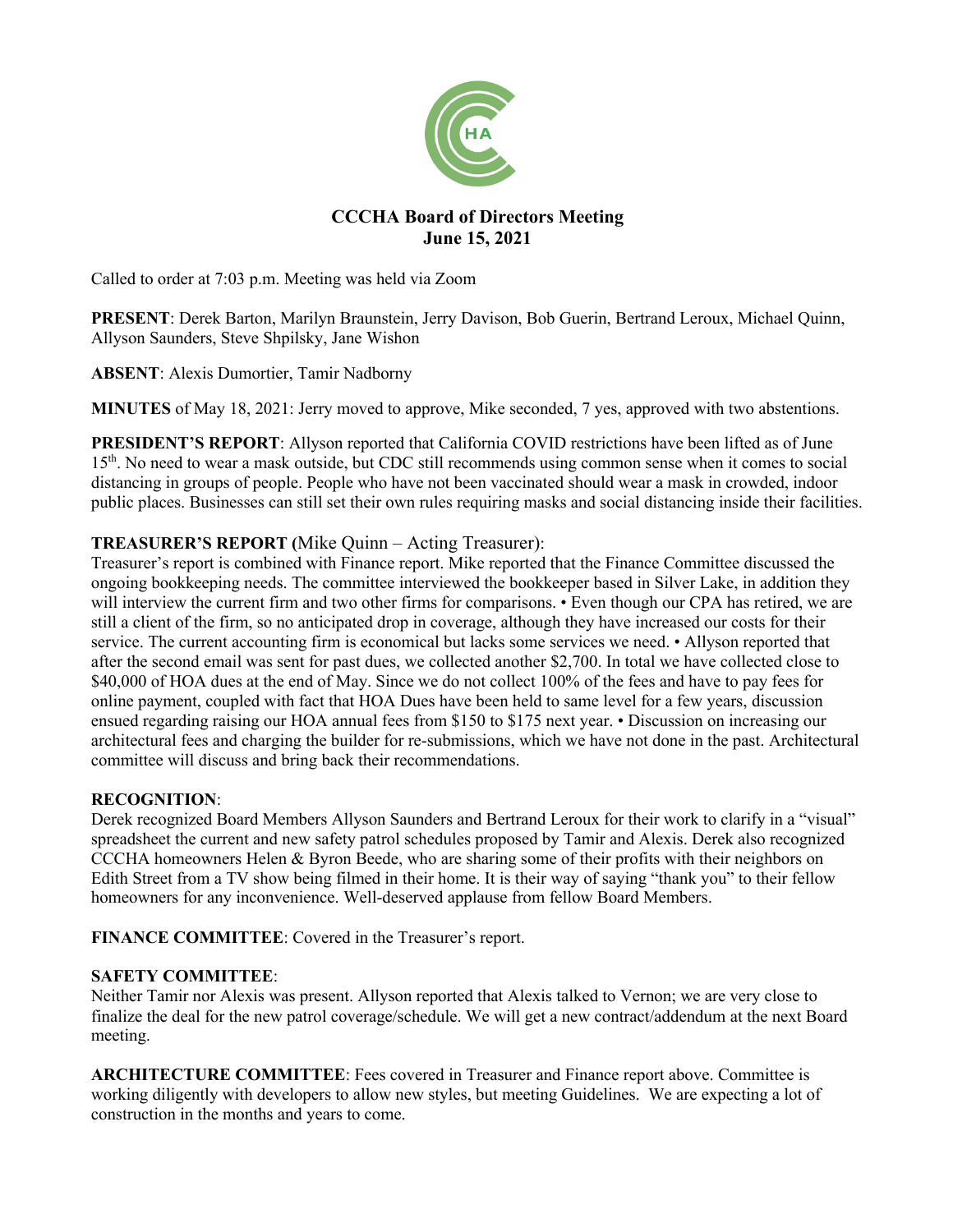**TRAFFIC COMMITTEE:** Regarding the Queensbury roundabout, we asked the city for stop signs, but have not received any action plans. We are working with a design engineer to wrap up the plan, with additional marks. Several Board members are concerned with many drivers running through stop signs throughout our neighborhood.

**COMMUNICATIONS COMMITTEE**: Derek reported that the website is up to date. The owner of WebHappy, our webmaster, has retired. Russ Winer of Red-Creative, based in Culver City, will now be our acting webmaster to do our updates until we find another person who can do everything else we need for CCCHA.org.

**LEGAL COMMITTEE**: Discussion of the homeowner on Edith Street who was doing business refurbishing furniture in their garage and backyard. It has been quiet lately so we will monitor this issue and if it resumes, bothering neighbors again, the legal committee will send a cease & desist letter to the owner.

**GREEN COMMITTEE**: Alexis was not in attendance. Allyson mentioned that LA put in place a \$2,500 grant to keep LA beautiful, an effort to improve our community. Since we do not have a public space in our HOA, and due to the price of our houses, we may not get that grant, but worth exploring.

**FILMING COMMITTEE**: Derek sent out the Filming Revenue spreadsheet to the Board before the meeting. We have billed \$21,750 in filming revenue to date. On track for this time of year prior to the pandemic. Derek is chasing a payment of \$1,000 with the production manager for the Honda commercial that was filmed last month in our CCCHA.

**BLOCK PARTY COMMITTEE**: Rory Posin announced that he plans to produce his Block Party on Aug 22 at Triangle Park, the same location as his prior party in 2019. Board was in favor of having our Block Party in October as we usually do. Derek to bring back a proposed date.

**WNC REPORT**: Please see detailed report from Jane at the end of these Minutes.

**CD-5 REPORT**: Meeting took place via Zoom with Councilmember Paul Koretz on Saturday June 12th. Subjects discussed were: 1) Homeless encampments on Burton Way, Westwood Park, Genesta Park in Encino; 2) Proposed Rapid Transit line between San Fernando Valley and LAX to stop at Westwood; 3) No new grocery store yet to replace Ralph's on Pico & Beverwil; 4) A better plan for an urban forest on Wilshire between Fairfax and San Vicente; 5) Senate Bill 9 (SB9) re single-family zoning; 6) Oil wells in need of inspection.

## **OLD BUSINESS**:

- (1) Allyson proposed August for our annual meeting. Steve to see if we can use the Griffin Club and what date they can give us.
- (2) Allyson reported that Cedars Sinai desperately needs blood, but they do not have any dates available before August. Discussion on combining our next blood drive with our block party in October.

**NEW BUSINESS**: Nothing to report

## **MEETING ADJOURNED** at 8:26pm

Respectfully submitted by Bertrand Leroux, Secretary

NEXT BOARD MEETING: July 20, 2021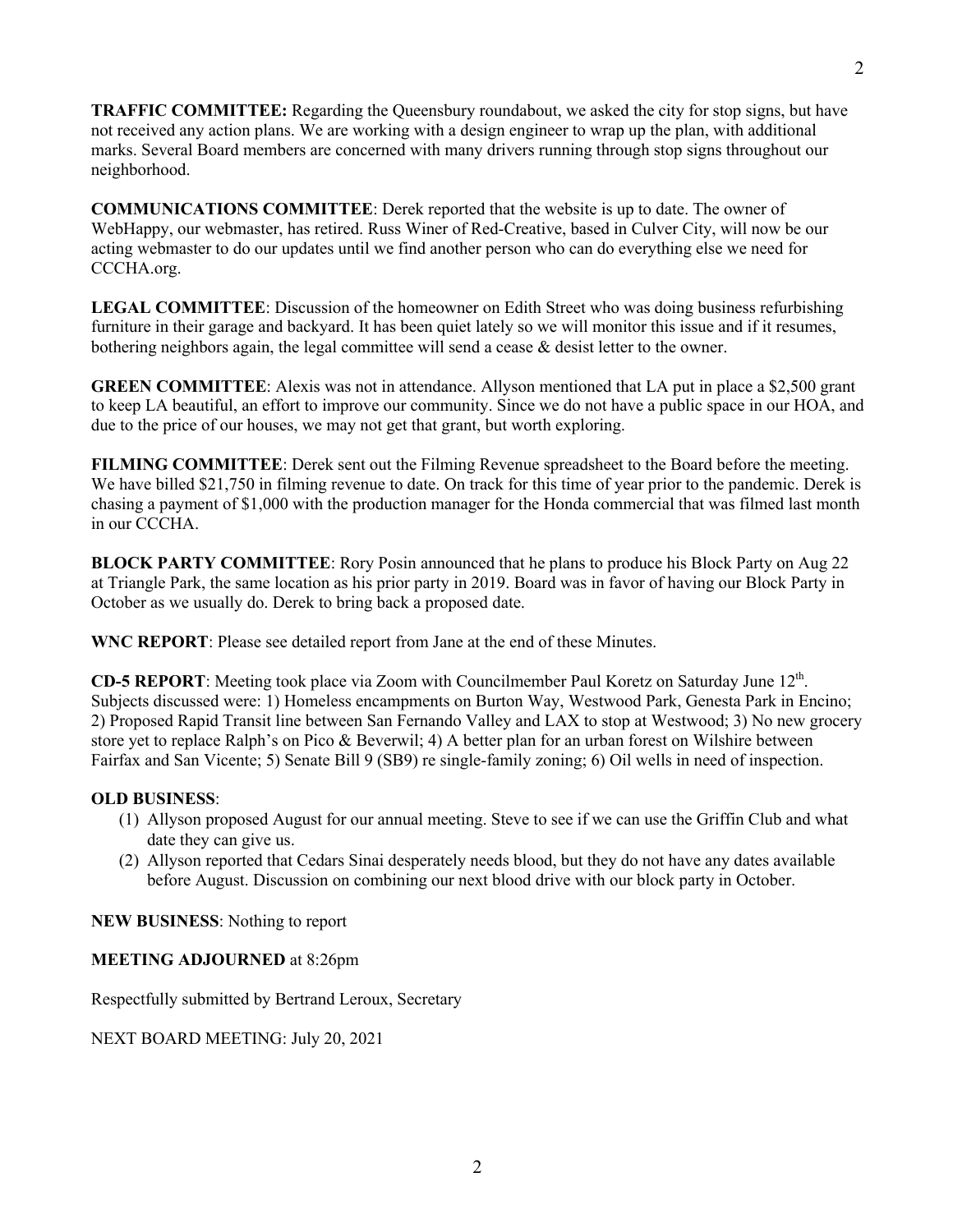## **WNC report June 15, 2021**

Senior Lead Officers from LAPD reminded us to park in a garage if possible, since theft of catalytic converters is still happening. The homeless camp at Military has been an issue - a local homeowner's home was broken into repeatedly by a single individual who is now in custody. Remember, if you see blocked sidewalks by homeless encampments you can use the My311 App to report it.

### From Supervisor Sheila Kuehl

Strengthening Oversight of School Law Enforcement Services I was happy to see the Board pass a motion I co-authored with Supervisor Holly Mitchell giving the Board a more significant role in overseeing LASD's School Resource Officers program. The decision to enter into a contract with LASD is up to each local school board. The motion recognizes, however, that there are services and supports within the County's control that could reduce the school boards' perceived need to rely heavily on the presence of law enforcement on school grounds. To that end, the motion focuses on bringing a data-driven approach with a mental health lens to the services provided under these contracts, and on scrutinizing the contracts. The Board's concern is that "enforcement" is just that enforcement. Enforcement does not promote health. Enforcement does not prioritize the well-being of students. And worse- reliance on its presence on school grounds can steer students away from the help they truly need and towards the school-to-prison pipeline. Our young people need consistent and easy access to trusted peers and adults who believe in prevention and positive interventions that promote youth development. They need access to support systems that will not criminalize behavior that is part of "growing up." This motion seeks to accomplish that while still allowing for local school district control.

Addressing Suicide Among First Responders First Responders, Emergency Service Professionals, and Crime Scene Personnel play a critical role in public safety, but, because their jobs often come with a personal cost, we need to do our part to look out for them. People in these roles are at a heightened risk of stress, post-traumatic stress disorder, and suicide, due to the nature of their work, which at its best is unpredictable and, at its worst, exposes them to traumatic and stress-inducing scenarios. In 2018, the Board asked for a report on how we might reduce suicide amongst the County's first responders in the Sheriff's Department, Probation, County Fire, and the Medical-Examiner/Coroner. A motion the Board passed this week, authored by Supervisor Kathryn Barger, asks for an update on the policies and programs outlined in the report to gauge their effectiveness and see if there are further opportunities to protect and support our first responders.

SB98: Protecting the Press A free and open press is critical to the survival of democracy, as is the right to assemble peacefully. We passed a motion I co-authored with Supervisor Hilda Solis instructing the County's Legislative Advocates in Sacramento to oppose SB 98 (McGuire) unless the bill is amended to remove language that said the press could do their job only "with authorization from a commanding officer on scene". Law enforcement should never harass and intimidate the press for doing their job, as doing only represses information the public needs to hear. SB 98 was intended to support this concept, but, unfortunately, the amendment cited above effectively hampers the bill's true intent, which is why the Board supports its removal. SB 98 is important and timely legislation that ensures safe access for journalists to cover protests and demonstrations. We live in a restive moment when many Americans, concerned about longstanding injustices, are taking their concerns to the streets. We need an unfettered press to show us what is really happening.

Supporting Federal Immigration Reforms The Biden administration has been doing its part to undo the damaging, xenophobic, and draconian immigration policies put in place by the previous administration, and this week, the Board passed a motion I co-authored with Supervisor Hilda Solis that seeks to support this return to a more humane immigration policy. The motion delegates authority to County Counsel to participate on the side of the administration in litigation challenging Biden's immigration policies, like the preservation of DACA and revocation of the Muslim Travel Ban, which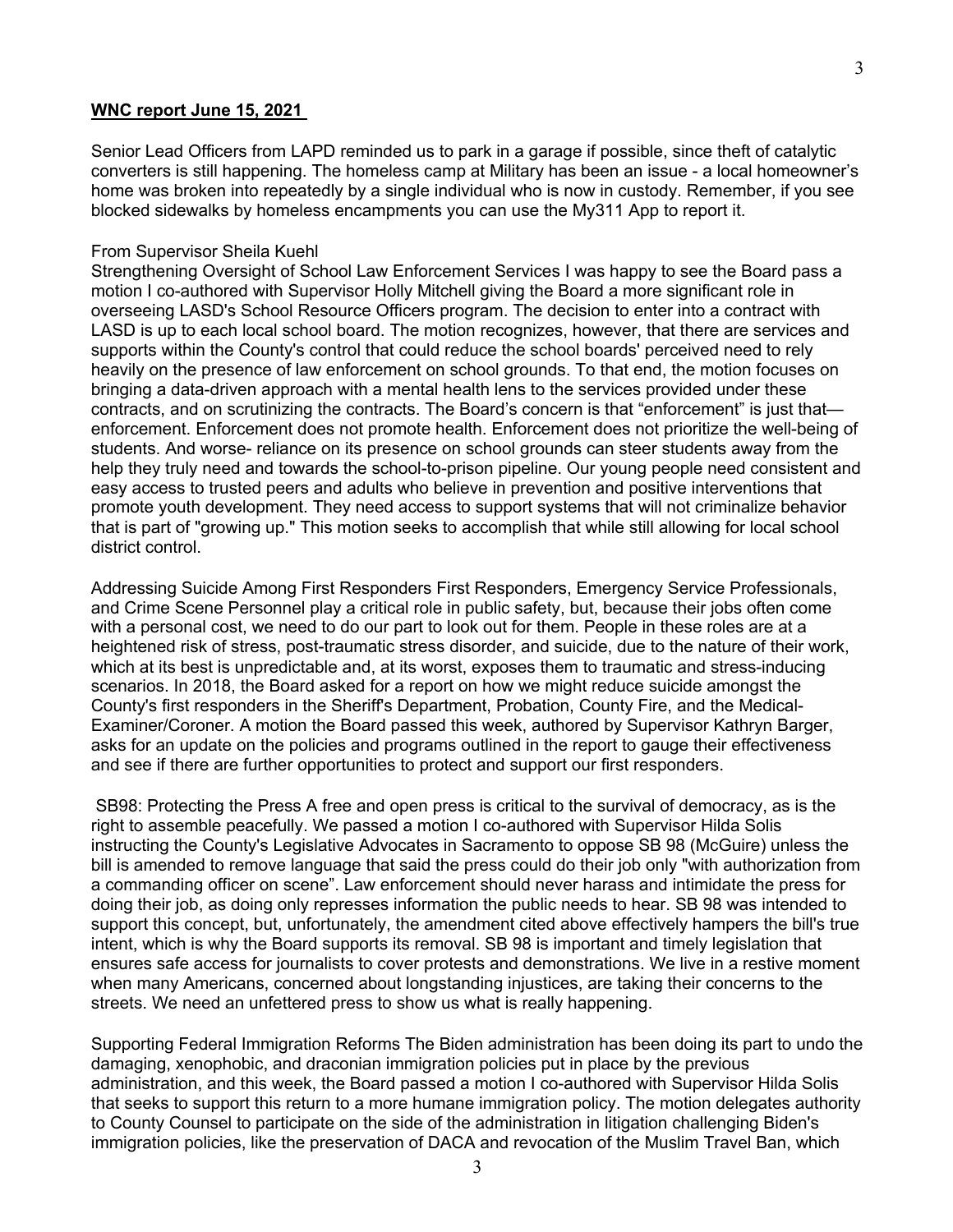some states are opposing. It also allows County Counsel to join advocates in challenging the legality of certain agreements the Trump Administration made with states to influence Department of Homeland Security policy.

Sheriff's Budget the Sheriff's department, like all departments, is expected to operate within its adopted budget. While there has been some progress in collaboration with the CEO, overspending and budget deficits persist. This week, the Board received a report on the financial status of the Sheriff Department's budget. The Sheriff has attributed his continuing large deficit to settlement costs. It's not fully correct, but, the solution to this particular concern is not more funding, as we are already pouring millions into these settlements. The focus should be on proper training and effective prevention to reduce the necessity for such payments in the first place. All County departments have experienced curtailments in FY 2021 as a result of the economic impact of COVID-19. I look forward to an ongoing discussion between the Sheriff's Department and CEO that will, hopefully, result in more progress towards a balanced budget.

As of Today over 65% of people 16+ in LA County have received their first dose of COVID-19 vaccine. However, we continue to see disproportionally low rates among our most disadvantaged communities. This is especially concerning as we move towards the June 15th re-opening and loosening of masking requirements. To counter this LA County and City are allowing for walk-ups appointments at every vaccination site. We are also transitioning from the megapods to small community-based pharmacies, clinics, federally qualified health centers and pop up vaccination sites in communities across the county. DPH is also partnering with schools, faith-based, and other community orgs to ramp up the community ambassador program. This program teaches individuals the tools they need to share fact-based information about the importance and safety of the COVID-19 Vaccine in their community. Additionally, DPH is working with our large employers across the county to provide vaccinations at places of employment. If you know if a business who is interested in partnering, pleased don't hesitate to reach out to our office. As we move closer to the June 15th Date of reopening, Los Angeles County will align with the State's masking guidance that reflects CDC recommendations and prevents transmission at higher risk settings.

Masks will not be required for fully vaccinated individuals, except in the following settings where masks are required for everyone, regardless of vaccination status:

• On public transit (examples: airplanes, ships, ferries, trains, subways, buses, taxis, and ride-shares) and in transportation hubs (examples: airport, bus terminal, marina, train station, seaport or other port, subway station, or any other area that provides transportation)

• Indoors in K-12 schools, childcare, and other youth settings. Note: This may change as updated K-12 schools' guidance is forthcoming, pending updates for K-12 operational guidance from the CDC. • Healthcare settings (including long term care facilities) • State and local correctional facilities and detention centers

• Homeless shelters, emergency shelters and cooling centers Masks will be required for unvaccinated individuals in indoor public settings and businesses (examples: retail, restaurants, theaters, family entertainment centers, meetings, state and local government offices serving the public). Additionally, employers and workplaces must continue to comply with Cal/OSHA COVID-19 Prevention Emergency Temporary Standards.

## From the Mayor's office

**Included in this week's Westside Bulletin:** COVID-19 Updates; Eviction Defense Program; L.A. Optimized Accelerator Academy; Earn, Learn, Play; Updates from Department of City Planning; Office of Community Beautification Grant; World Refugee Day LA; Fireworks Safety Survey; No Place for Hate Training Series

## COVID-19 UPDATES

**Here are the facts you need to know:**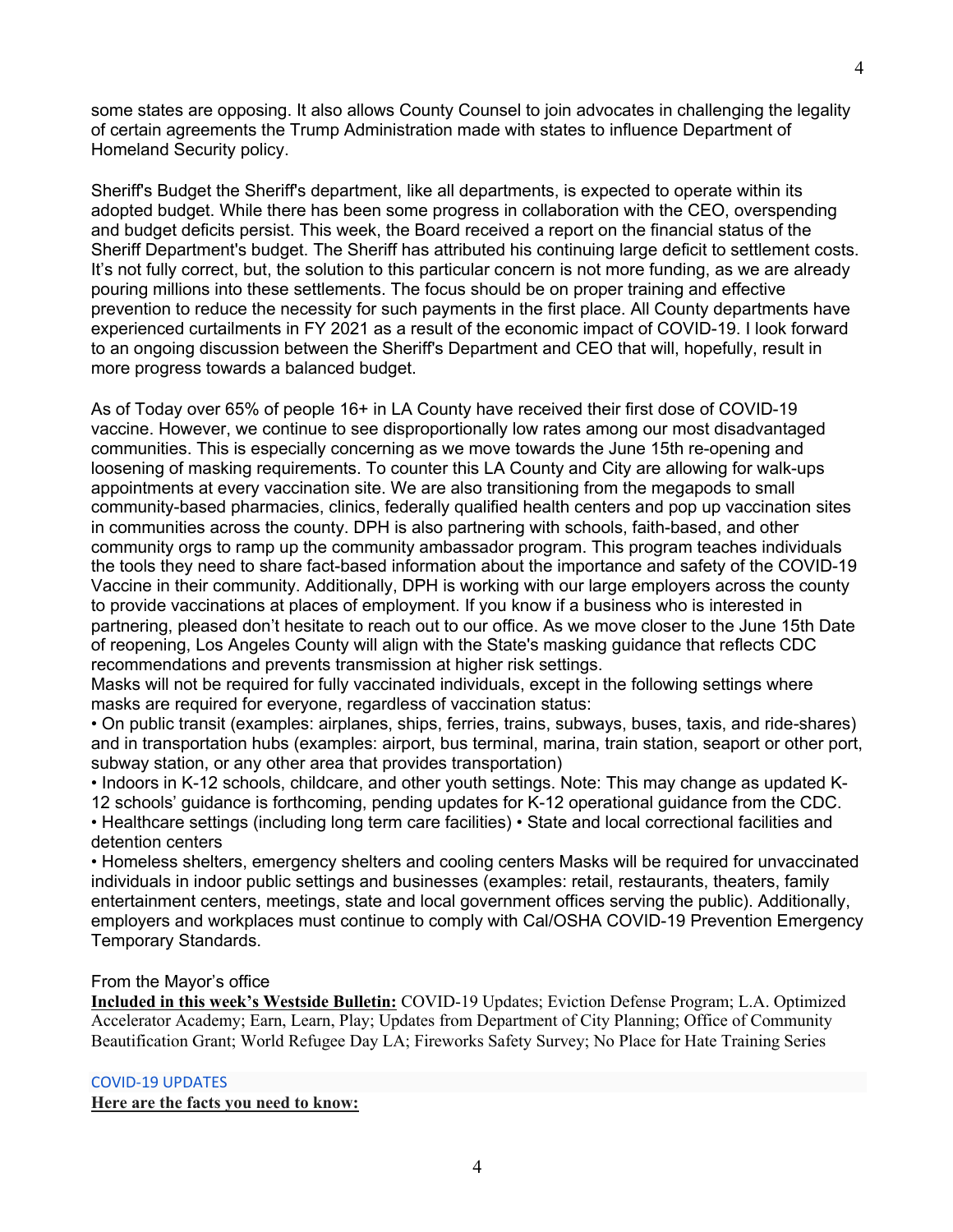- **ELIGIBLE NOW:** All Angelenos 12 and older are eligible to receive their vaccine at City sites. Eligible Angelenos can pre-register for a vaccination or find the nearest location. **Please note that only the Pfizer vaccine is authorized for those 12 years and older, while the Moderna and Johnson & Johnson vaccines are authorized for those 18 years and older.**
- **MOVE' MOBILE VACCINE PROGRAM:** We're still vaccinating Angelenos in our hardest-hit neighborhoods through our MOVE vaccination program. Since launching this initiative, we've delivered over **116,700 doses** to Angelenos, with over 90% given to people of color. These mobile sites visit new areas of our city weekly. **By August 1, the City will be operating a fully mobile vaccination program with at least 14 mobile teams spread out across Los Angeles.** The first group of new mobile teams will head out on June 7, with four more added a week later. You can find the latest information plus locations and hours on our website.
- **BY THE NUMBERS:** The City of Los Angeles has administered **1,338,682 vaccine doses** at our Cityrun vaccination sites and mobile clinics, skilled nursing facilities, and fire stations. Since last Monday, our centers have provided **39,268 life-saving vaccinations.**
- **VACCINATION SITES:** More than **755 locations** are currently vaccinating people in L.A. County. Remember to **bring proof of age** to the site. While appointments are not required, you can still preregister for your vaccine ahead of time by contacting the County's Call Center –– open from 8 a.m. to 8:30 p.m. –– at **(833) 540-0473.**
- **NOTIFY LA:** As we continue expanding our vaccination efforts, it's important to get the latest news. You can **sign up for** Notify LA to receive text alerts from the City about vaccine rollout, locations, and more.
- **STAY INFORMED:** As we continue expanding our vaccination efforts, it's important to get the latest news.
	- o You can sign up for Notify LA to receive text alerts from the City about vaccine rollout, locations, and more.
	- **Sign up for** email updates from the L.A. County Department of Public Health.
	- o Tell your friends and family to **sign up for** this VaxFacts newsletter or follow us at @MayorOfLA on Twitter.

## **June 15th Reopening**

Most places across the County will see physical distancing and capacity limits disappear.

And if you're fully vaccinated, you can safely take your mask off in most locations, with the exception of the following locations where everyone has to wear masks:

- Public Transportation
- Hospitals
- Long-Term Care Facilities
- K-12 Schools and Childcare Facilities
- Congregate Shelters

If you're unvaccinated, you need to keep those masks on in all public indoor settings, like restaurants, grocery stores, retail, and movie theaters. Additionally, as we await further guidance from Cal/OSHA, masks and distancing will still be required at work. But otherwise, the choice is simple – get vaccinated, or wear your mask until you do!

Stay tuned for more information in the coming weeks!

## HCIDLA EVICTION DEFENSE PROGRAM WEBINARS

HCIDLA's Rent Division is hosting a series of webinars in collaboration with the new COVID-19 Eviction Defense Program (EDP). The presentations will focus on an overview of the legal services that will be provided by the EDP. Services include assistance with eviction prevention, case management services offering housing stability, financial counseling and homeless prevention resources to families. Sessions will be via Zoom. Register or call 213-928-9075 to sign up to attend.

JUNE 2021 - English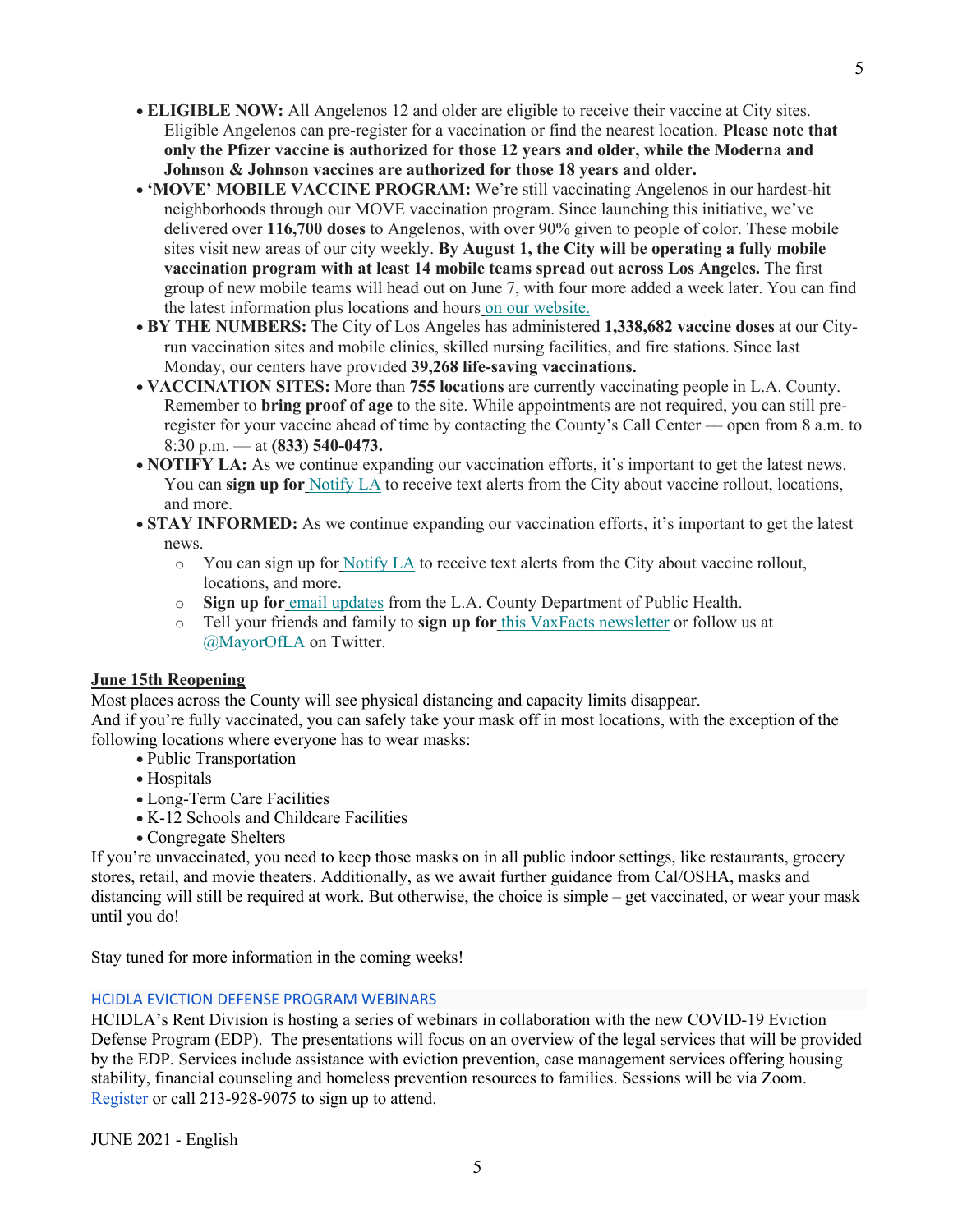3:00 PM - 5:00 PM, Wednesday June 23 JUNE 2021 - Spanish 3:00 PM - 5:00 PM, Wednesday, June 16 3:00 PM - 5:00 PM, Wednesday, June 30

#### L.A. OPTIMIZED ACCELERATOR ACADEMY

### **Tuesday, June 15th from 10:00am–11:00am**

Please join the Mayor's Office of Economic Development and USC Center for Economic Development for the launch of the L.A. Optimized Accelerator Academy, a monthly webinar series that will help small businesses and entrepreneurs market and grow in the digital marketplace. Register here.

#### EARN, LEARN, PLAY

Join Mayor Eric Garcetti and Los Angeles County Superintendent of Education Debra Duardo to ensure that all youth have opportunities this summer to Earn, Learn, and Play as they get ready for the academic school year. Highlighted below are opportunities listed that include both virtual and in-person activities and will follow proper COVID-19 health and safety protocols. There are also subsidized and low-cost options:

- EARN
	- oCareer exploration and paid internships for young Angelenos between the ages of 14 to 24: Students can find summer job placements in their career fields of interest and earn a paycheck while learning valuable skills. Applications are available here.

#### • LEARN

oOpportunities to learn beyond the classroom: Through a range of learning enrichment programs offered both virtually and in-person, students can catch up and prepare themselves for the 2021-22 school year. From STEM to literacy and more, these programs will turn Los Angeles into an academic playground for young people.

• PLAY

oSports, arts, and day camps to explore and play: Young Angelenos of all ages can enjoy the great outdoors, play recreational sports, and discover new worlds through engagement in the arts.

Learn more HERE

#### UPDATES FROM DEPARTMENT OF CITY PLANNING

#### **LA's Transportation Demand Management Program**

## **Tuesday, June 15th from 1:00 p.m. to 2:30 p.m. Register here.**

This past January, Los Angeles City Planning released an informational video and fact sheet about the proposed updates to the TDM Program. Currently, information about the TDM Ordinance and program guidelines are available to the public on the Los Angeles City Planning website.

Both webinars will contain the same information about the proposed TDM Program, followed by Q&A.

## **Ridgeline Protection Ordinance Public Hearing**

#### **Thursday, June 17th, at 1:00 p.m.**

Los Angeles City Planning has prepared and released the Ridgeline Protection Ordinance (CPC-2021-3001- CA), which establishes a new Ridgeline Protection Supplemental Use District (SUD) in the Los Angeles Municipal Code. The Ridgeline Protection SUD will contain development regulations to preserve and protect the natural crests of the mountains that surround and bisect the City of Los Angeles. Application of the proposed Ridgeline Protection Ordinance will occur through a separate Zone Change Ordinance (CPC-2021-3059-ZC), which will apply the SUD to a Pilot Area in Bel Air - Beverly Crest, as well as a portion of Hollywood.

City Planning is holding a combined virtual Staff Public Hearing for both the Ridgeline Protection Ordinance, which was released on April 19, 2021, and the related Zone Change Ordinance. Prior to the start of the Public Hearing, staff will provide an overview presentation of the proposed ordinance and its application in a pilot area.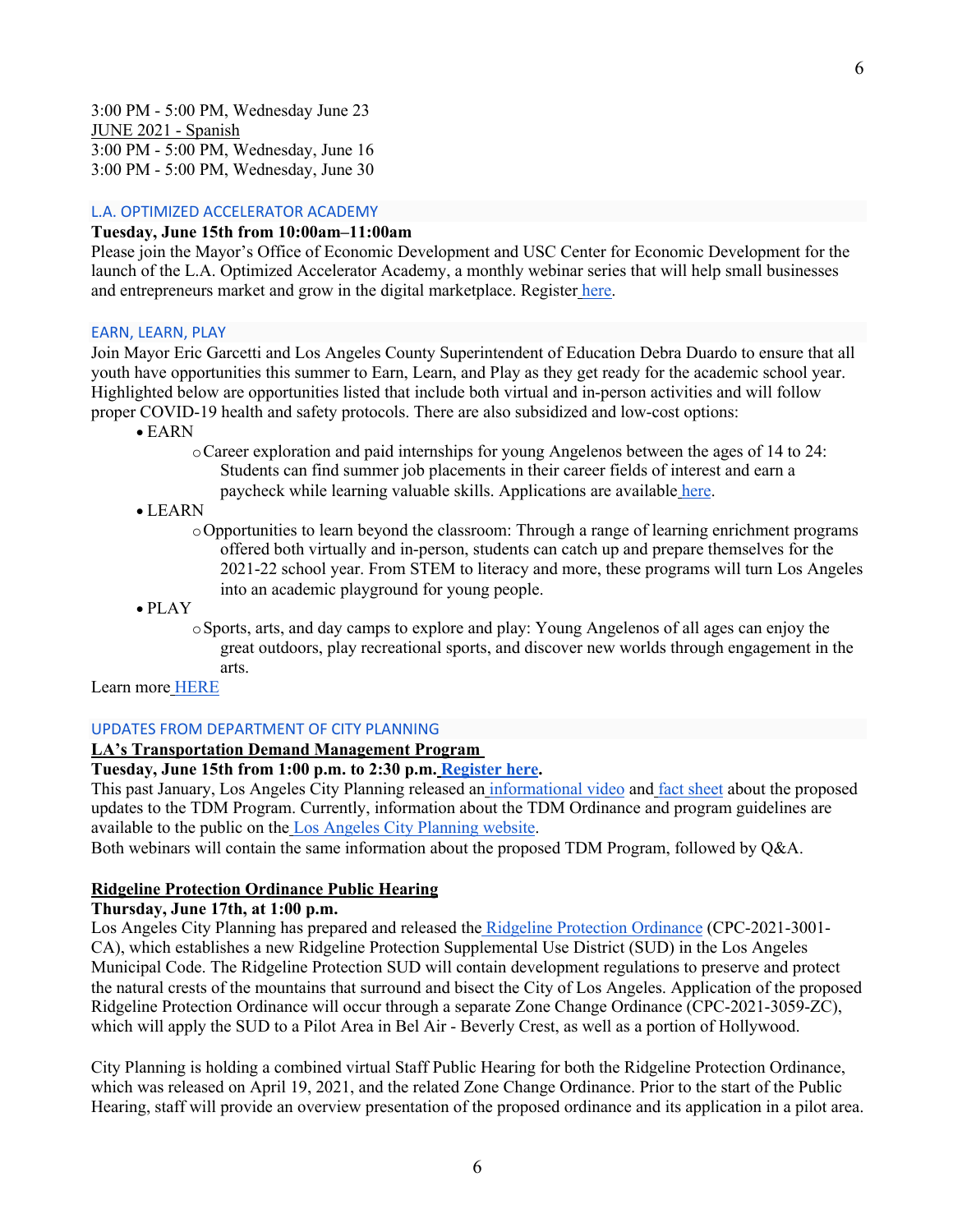7

Attendees will then have an opportunity to ask clarifying questions to staff prior to the start of the actual Public Hearing, at which point attendees are encouraged to provide comments and testimony for the public record. Click here for all the details on how to access the public hearing, which is scheduled for June 17th starting at 1:00 p.m.

## OFFICE OF COMMUNITY BEAUTIFICATION GRANT OPPORTUNITY

The City of L.A., together with Keep Los Angeles Beautiful (KLAB), an affiliate of Keep America Beautiful – the nation's leading community improvement nonprofit, have launched the Beautify LA Grant. The new grant program will support the efforts of community-based groups to beautify public spaces throughout Los Angeles. The Beautify LA Grant is a competitive matching grant of up to \$2,500 that will be awarded to selected community-based groups to fund exceptional neighborhood beautification projects that are designed to enhance the public spaces where they live, work, and play. Grant proposals can be submitted until **Wednesday, June 30, 2021**. For details, click here.

### WORLD REFUGEE DAY LA 2021

## **Friday, June 18th from 5:30-7:30pm**

June is Refugee Awareness Month and the Mayor's Office of Immigrant Affairs would like to invite you and your community members to join us virtually at the Refugee Forum of Los Angeles' (RFLA), World Refugee Day LA 2021 "Breaking Bread" event. The event will feature a Guatemalan cuisine cooking show with Chef Ever, followed by a live panel discussion on how to start your own small business. We encourage community members to pre-register in order to receive email updates with the recipes so they can cook along, resources on how to support refugee or immigrant owned businesses, and resources to start their own business. To preregister for the event, click here. To view the event through RFLA's Facebook, click here. If you can't make it on June 18th, the recorded cooking show and panel discussion will also be shared on Facebook Sunday, June 20th, 2021 at 12:00pm.

#### 2021 FIREWORKS SAFETY SURVEY

The issue of illegal fireworks use is an important community safety issue. It is also a complex issue, as fireworks (any and all types) are illegal to possess, sell, or use within the City limits. In order to evolve and improve policy and statues on fireworks and fire safety, it is critical to gather quality data from the public. I encourage you to take this anonymous survey and share your opinions and concerns, which will help identify possible steps that may have a positive impact on reducing illegal fireworks and increasing fire safety. You can access the survey here.

#### NO PLACE FOR HATE TRAINING SERIES

LA Civil Rights, in partnership with city agencies and community partners, is launching the No Place for Hate Training Series to share information and resources on hate crimes, including knowing your rights, bystander intervention training, and in-language reporting tools. Trainings will take place on the last Tuesday of every month from June through October. Click here to sign up for virtual trainings.

If you or someone you know is a victim of a hate crime or incident, please report them by calling 211, 311, or 911. If you are an ally looking to help, click here for additional resources.

## RESOURCES **RENTER PROTECTIONS** HCIDLA: COVID-19 Renter Protections

**FREE LEGAL SERVICES** INFO: LA Represents